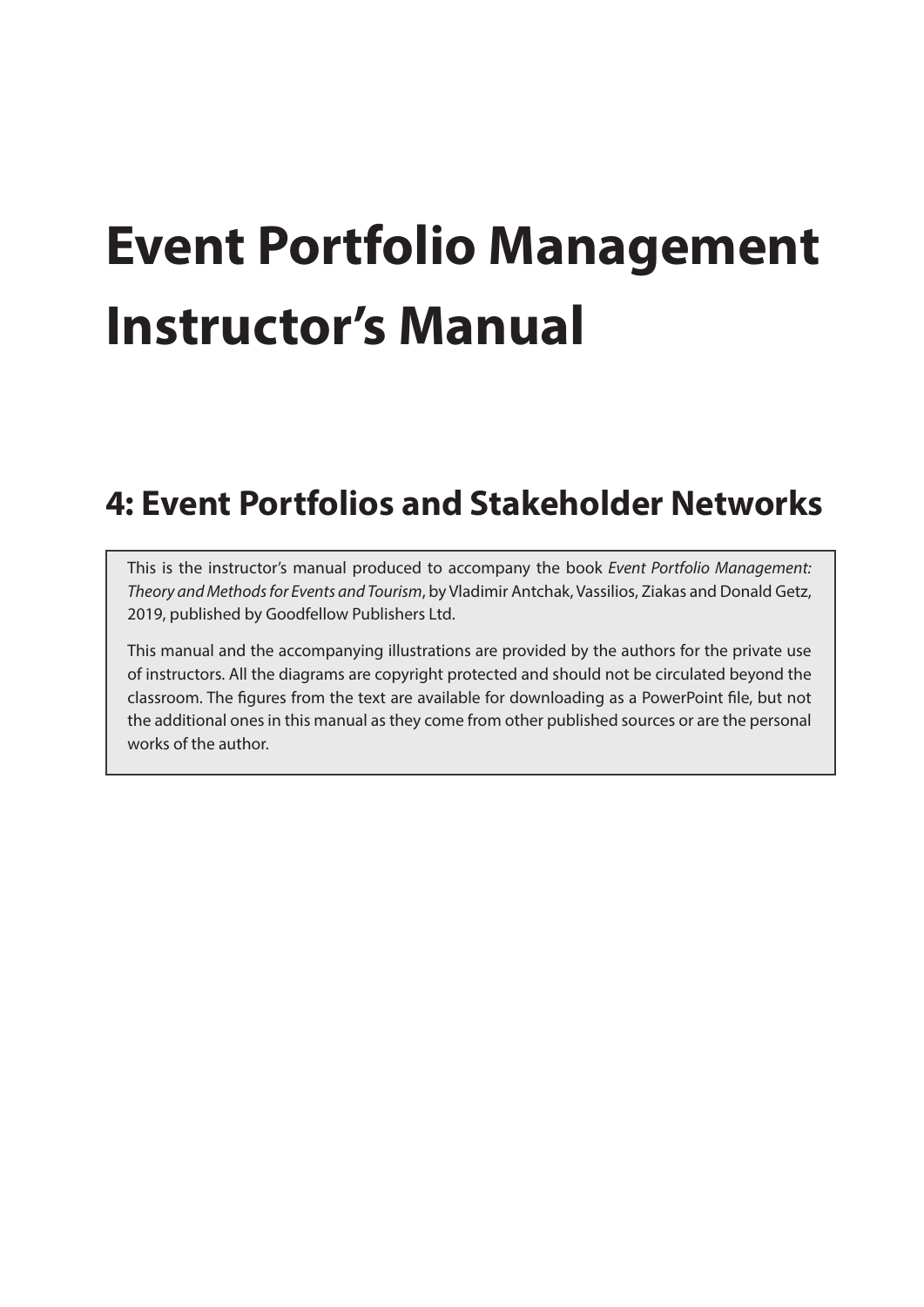## **Lecture 8**

This chapter discusses the critical role of stakeholder relationships and collaboration for portfolio management. You can introduce the topic by asking "what are stakeholders?" and then reflect on their importance for events. The most accepted definition of stakeholders is by Freeman (1984) as "the individual actors or groups who can affect or can be affected by a focal organisation's actions and achievement of its objectives". As for their importance in events, highlight the following:

- Event organisations have to establish and maintain relationships with multiple individuals and groups to achieve the goal of effectively hosting events
- Stakeholders may support or oppose the event organisation's actions, driven by their own demands and expectations
- Event strategies and actions are influenced by stakeholders, so the effective leveraging of events must take them into account
- Event leveraging requires building relationships with a variety of stakeholders and coordinating actions towards optimising outcomes

## **Inter-organisational relationships in the event sector**

Point out the importance of inter-organisational relationships in events. Then turn the discussion to portfolio context and the role of stakeholders. Highlight that the implementation of an event portfolio strategy needs to garner local collaboration, synchronise policy agendas, solidify stakeholder networks, and increase identification among residents. It is thus essential to identify the interdependencies of events and leverage stakeholders' reciprocal interactions and relationships in order to create thematic, operational and policy synergies. Such synergies hold opportunities for maximising benefits and minimising detriments. In this fashion, the long-term sustainability of the portfolio may be attained causing positive change in host communities and destinations and thereby contributing to their sustainable development.

## **Event stakeholders**

#### **Exercise:**

Select a destination's event portfolio. Identify key stakeholders (group/categories) and their roles.

A: Typical stakeholders may include events paid staff and volunteers, local government, sponsors, business groups, sports, arts or cultural organisations, media, activist groups, etc. Their roles according to Getz et al. (2007) can be: facilitators, regulators, allies and collaborators, and co-producers.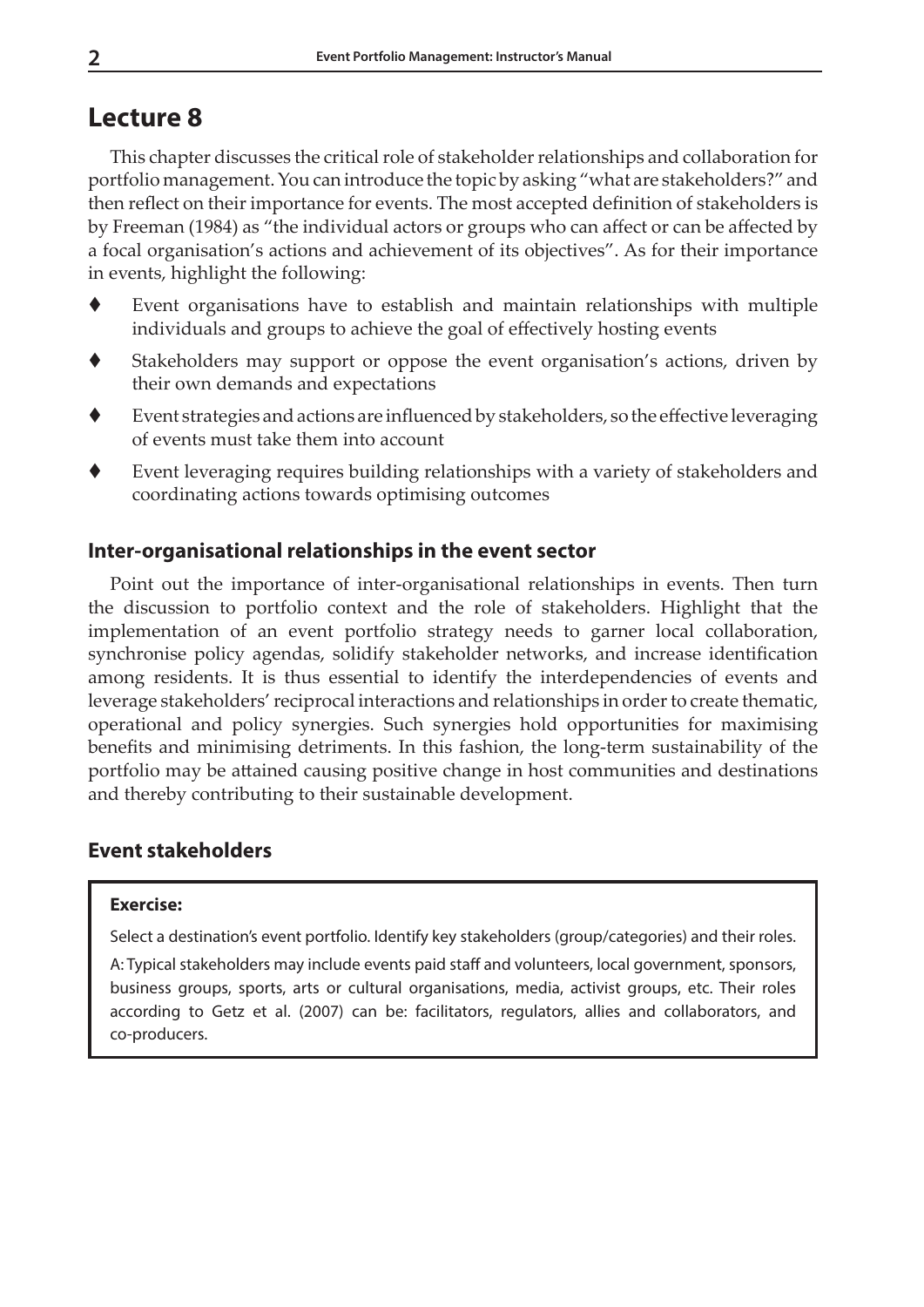## **Typology of event stakeholders (Getz, Andersson, & Larson, 2007)**

- Internal event stakeholders are those directly involved in event organisation, such as:
	- owners,
	- managers,
	- employees,
	- volunteers.
- External stakeholders include the following subgroups:
	- allies and collaborators (e.g., tourism agencies and professional associations),
	- regulators (e.g., local authorities and government agencies),
	- co-producers (other organisations participating in the event),
	- facilitators (non-participating resource providers),
	- $\blacksquare$  suppliers and venues,
	- audience and the impacted (including the community).

## **Useful reading:**

**Getz, D., Andersson, T. & Larson, M. (2007).** Festival stakeholder roles: Concepts and case studies. *Event Management*, **10**(2), 103-122.

Present and discuss the two following general theories:

## **Stakeholder Theory (Freeman, 1984)**

- Developed by Freeman emphasising the role of different actors in business performance and community image of companies (corporate social responsibility).
- Recognises that stakeholders need to be identified and grouped by a company so that strategies respond to their needs.
- Recognises that stakeholder relationships are not static but they are changing, and so they need to be managed over time.

## **Theory of Stakeholder Identification and Salience (Mitchell, Angle & Wood, 1997)**

- Stakeholder salience: the degree to which managers give priority to competing stakeholder claims.
- Proposed an analytical framework to identify stakeholders and to determine their importance based on their possession of three attributes – power, legitimacy and urgency.
- The combination of three attributes possessed by stakeholders can help to assess stakeholder importance (salience) and managers can prioritise them and deploy resources accordingly.
- Power: Social relationship in which one actor employs various approaches, including coercion, material incentives, indirect influences (values), to impose will over others.
- Legitimacy: A generalised perception or assumption that the actions of an entity are desirable, proper, or appropriate within some socially constructed system of norms, values, beliefs, and definitions.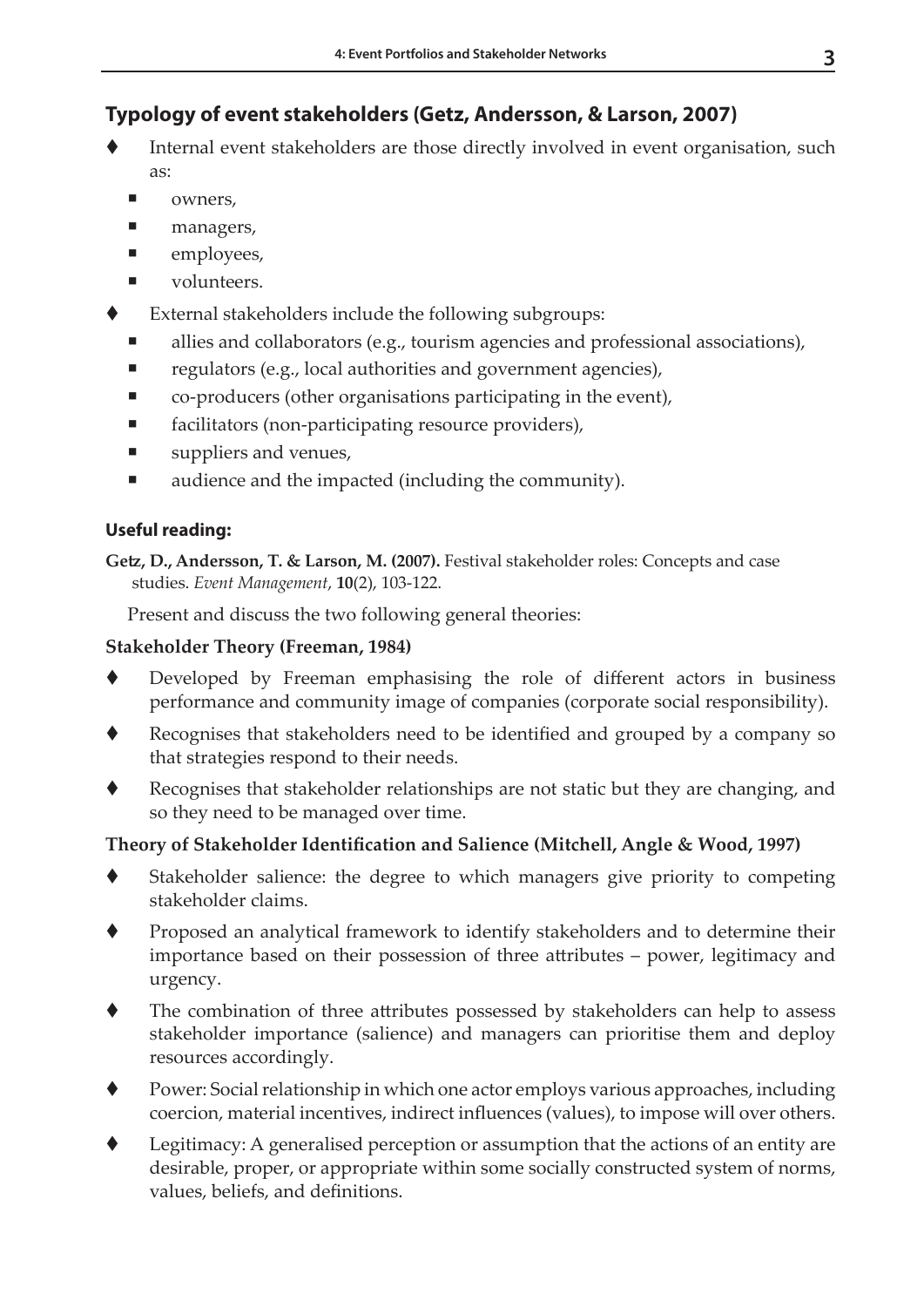- Urgency: Involves both temporal (timing) and criticality (the importance of stakeholder claims).
- Stakeholder salience mapping based on the previous attributes identifies three general categories: definitive, expectant, latent.

| <b>Stakeholder Category</b> |               | Power                     | Legitimacy | Urgency                   |
|-----------------------------|---------------|---------------------------|------------|---------------------------|
| Definitive                  |               | X                         | X          | $\boldsymbol{\mathsf{x}}$ |
| Expectant                   | Dominant      | $\boldsymbol{\mathsf{x}}$ | X          |                           |
|                             | Dependent     |                           | X          | X                         |
|                             | Dangerous     | X                         |            | X                         |
| Latent                      | Dormant       | X                         |            |                           |
|                             | Discretionary |                           | X          |                           |
|                             | Demanding     |                           |            | X                         |
| Non-stakeholder             |               |                           |            |                           |

- **1 Definitive** stakeholders possessing all three attributes; the most critical in influencing managerial decision-making; it is top priority to consider their interests
- **2 Expectant** stakeholders possessing two attributes; three classes:
	- **i)** Dominant stakeholders (power and legitimacy)
	- **ii)** Dependent stakeholders (urgency and legitimacy)
	- **iii)** Dangerous stakeholders (power and urgency)
- **3 Latent** stakeholders possessing only one attribute; can be divided into:
	- **i)** Dormant (power)
	- **ii)** Discretionary (legitimacy)
	- **iii)** Demanding (urgency

#### **Useful reading:**

**Mitchell, R., Agle, B. & Wood, D. (1997).** Toward a theory of stakeholder identification and salience: Defining the principle of who and what really counts. *Academy of Management Review*, **22**, 853-886.

#### **Exercise:**

Apply Mitchell et al.'s framework to the context of an event portfolio of your choice. Map the importance (salience) of stakeholders in the portfolio using the attributes and categories of stakeholders. Identify those stakeholders who have common interests across the TBL.

#### **Useful reading:**

**Hede, A. (2008).** Managing special events in the new era of the Triple Bottom Line. *Event Management*, **11**(1/2), 13-22.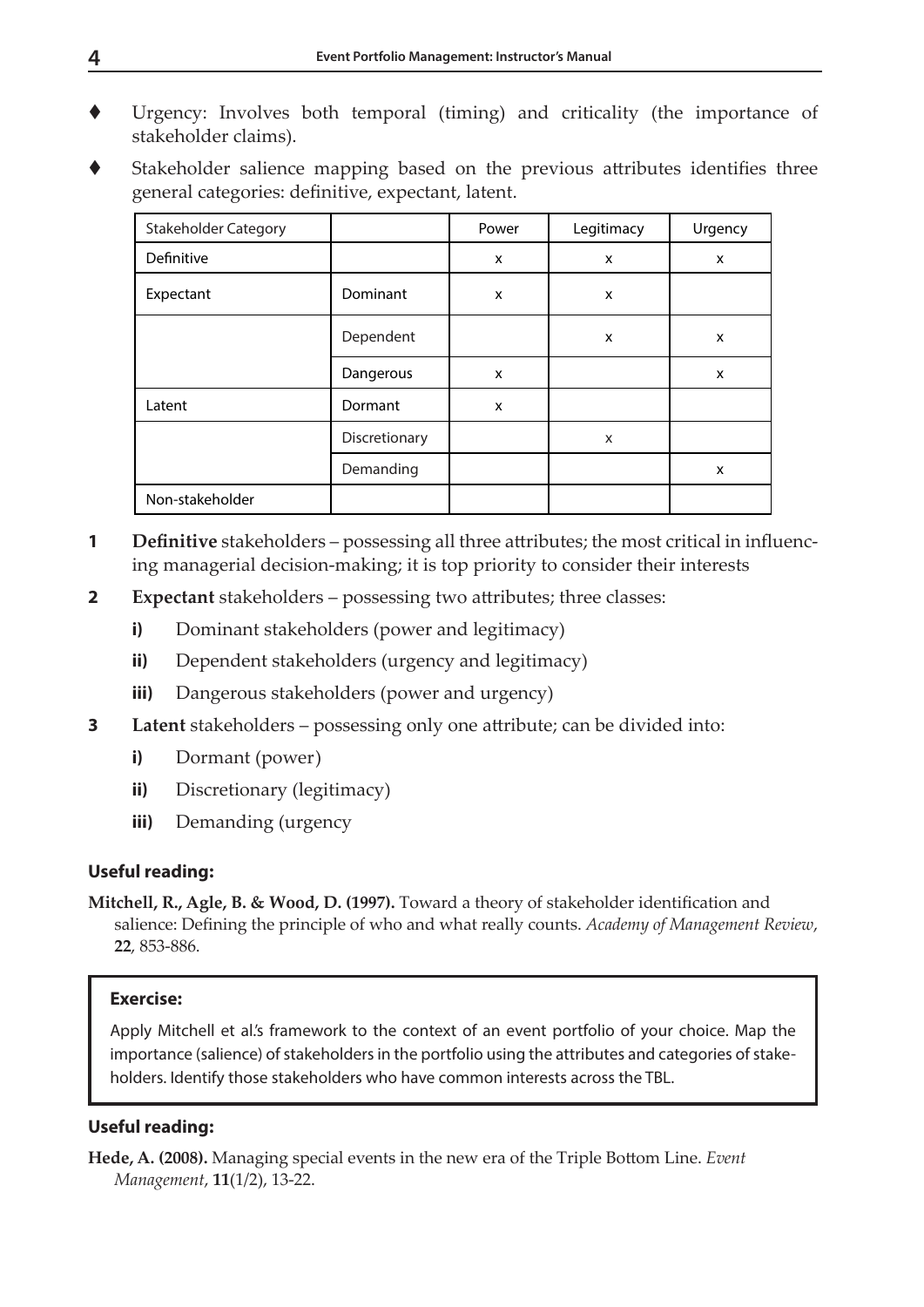## **Why is stakeholder analysis important for event portfolios?**

- A stakeholder analysis can help identify:
	- The interests of all stakeholders who may affect or be affected by the event portfolio
	- Potential conflicts or risks that could jeopardise the portfolio
	- Opportunities and relationships that can be built on during event implementations
	- Groups that should be encouraged to participate in different stages of the portfolio
	- Appropriate strategies and approaches for stakeholder engagement
	- Ways to reduce negative impacts on vulnerable and disadvantaged groups.

## **Steps in stakeholder analysis**

- Identify stakeholders.
- Group stakeholders.
- Prioritise stakeholders.
- Based on a stakeholder analysis, strategies can be formulated for:
	- Engaging stakeholders mobilising stakeholders and securing support
	- Managing stakeholders fostering collaboration, resolving conflict and coordinating activities
	- Delivering benefits to stakeholders according to their input distribution mechanism
	- Minimising negative impacts mitigation measures.

## **Participation of stakeholders in event portfolio management**

- Participation is a key to but not a guarantee of success.
- Stakeholder participation:
	- Gives people some say over how events or leveraging strategies of the portfolio may affect their lives
	- Is essential for sustainability
	- Generates a sense of ownership if initiated early in the portfolio planning or bidding process of major events
	- **Provides opportunities for learning for both the portfolio managers and stake**holders themselves
	- Builds capacity and enhances responsibility.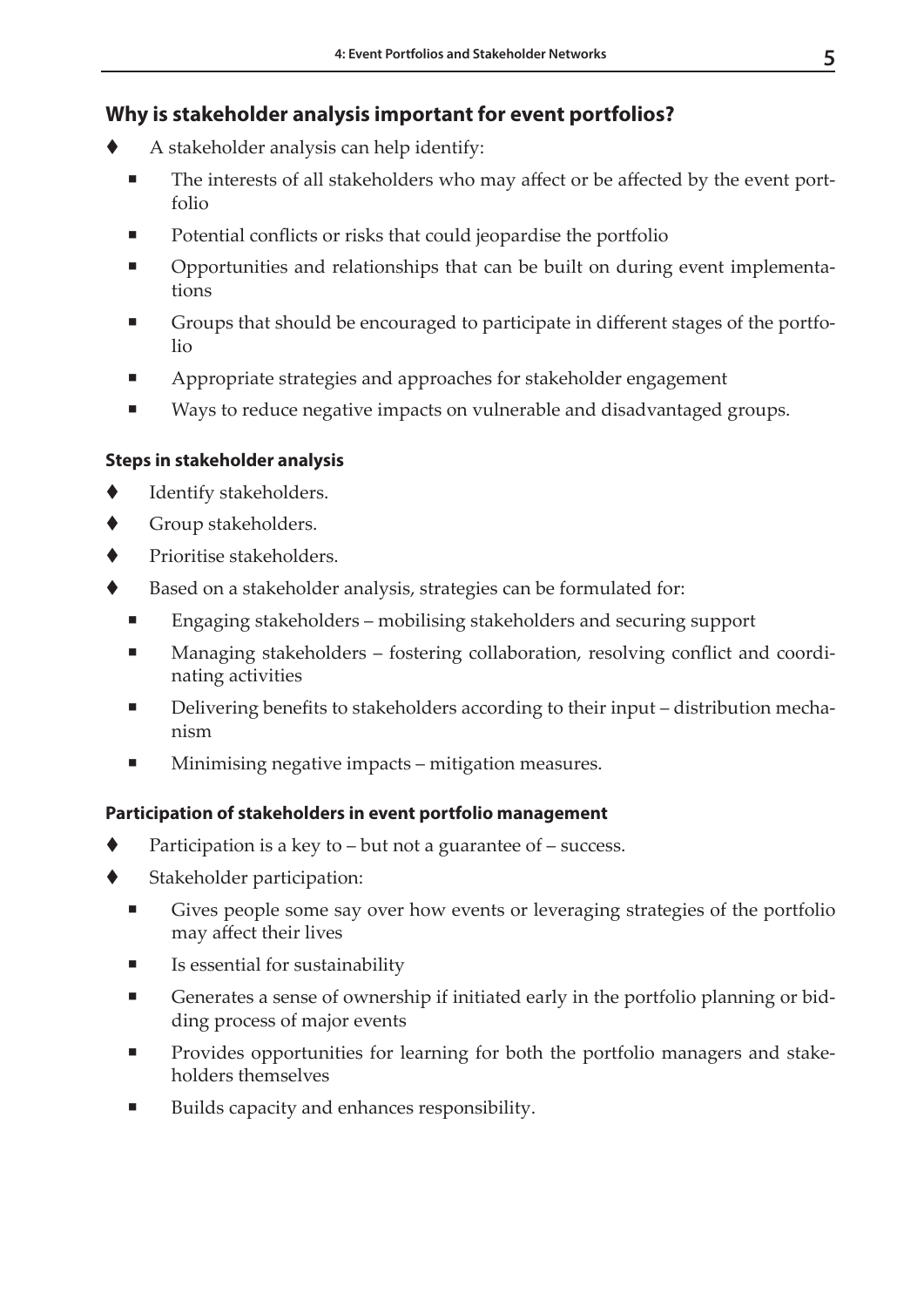#### **Exercise:**

City X is planning to develop an event portfolio consisting of sport, cultural and business events. To support the portfolio, they consider constructing new sport facilities. Their plan involves creating a portfolio-zone where all event and leisure facilities will be concentrated. This zone is envisioned to be a catalyst for the development of a specified area in city X, which will attract substantial economic activity. Undertake a stakeholder analysis answering the following:

 $\Box$  Identify all stakeholders

Group stakeholders into Primary and Secondary

 $\square$  Prioritise stakeholders in the following four categories:

(a) Key players – (b) Keep satisfied – (c) Keep informed – (d) Minimal effort

A: Think about the winners or losers of this portfolio-zone. Give a + if you think that your identified stakeholders and specific businesses are likely to be affected positively, by the portfolio activities, facilities and events, and give a – if you think that it is likely to be affected negatively.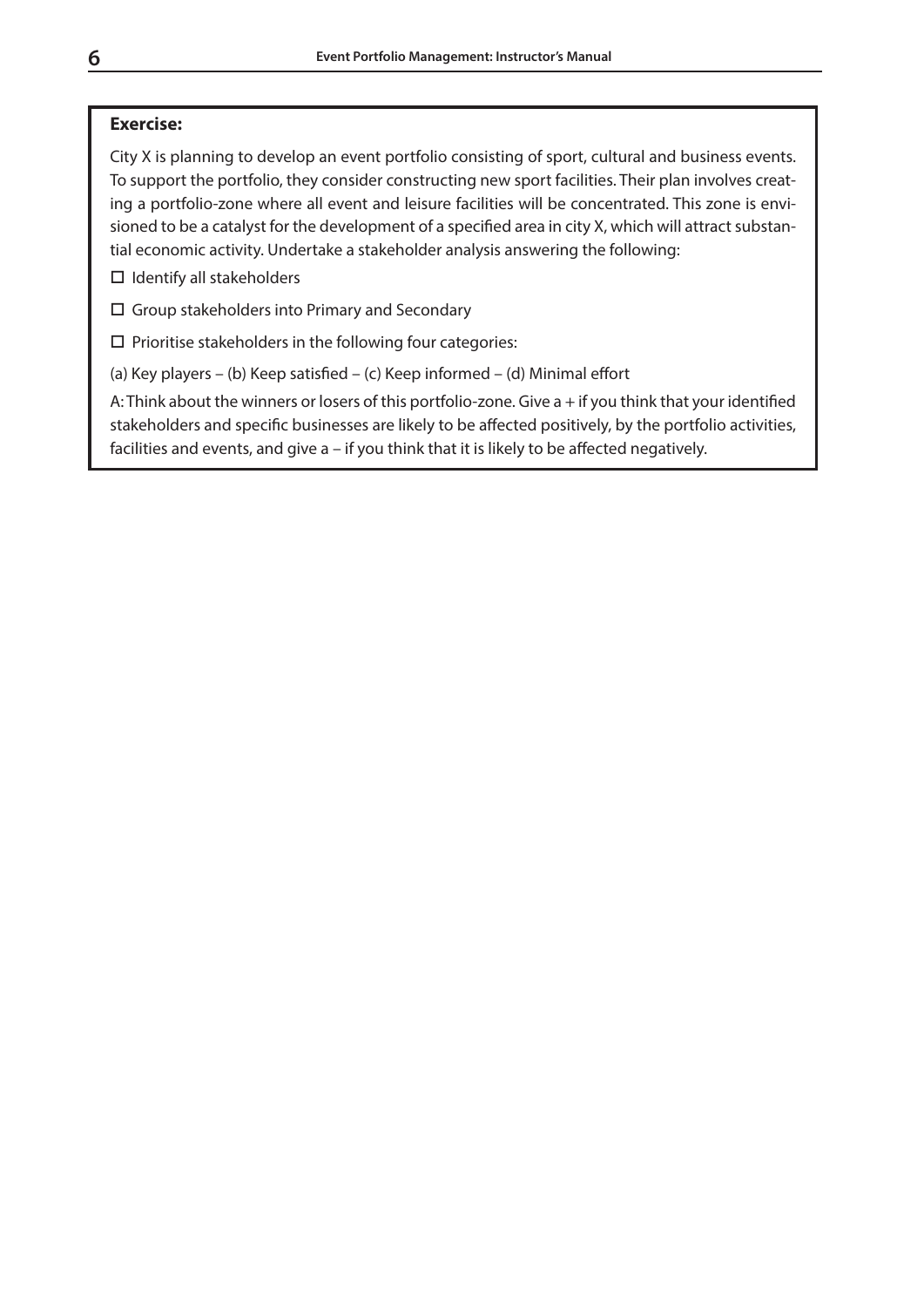## **Lecture 9: Inter-organisational networks and collaboration**

The effectiveness of event portfolios to obtain a variety of benefits along with their operational efficiency and cultivation of stakeholder relationships are critical aspects for determining their value and potential contribution to sustainable development policies of host communities and destinations. This way the legitimation of event portfolios as a means for sustainable development and their institutional embeddedness may be increased, supported ideally, by bottom-up planning approaches and a community network of committed stakeholders.

Social network theory is used to frame the interactions of stakeholders within event portfolios. This perspective resulted in the conceptualisation of an events network as:

The non-institutionalized array of organizations that make decisions and take actions regarding planning and implementation of events in a host community as well as tend to engage in relationships that facilitate their goals. To the extent that collaboration patterns among the participating organizations are characterized by reciprocity and trust, synergies among events can be developed and strengthened within the portfolio in order to maximize the benefits attained for the host community. (Ziakas & Costa, 2010)

#### **Useful reading:**

**Ziakas, V. & Costa, C.A. (2010).** Explicating inter-organizational linkages of a host community's events network. *International Journal of Event and Festival Management*, **1**(2), 132-147.

According to the framework by Ziakas and Costa (2010), an events network can be studied as a measurable mechanism to assess community capacity in event portfolio management and to explicate the collaboration patterns that facilitate the joint use of an integrated set of resources. There are four types of linkages among network actors that enable inter-organisational collaboration within a portfolio's events network:

- (1) Information exchange;
- (2) Resource-sharing;
- (3) Joint initiatives;
- (4) Joint problem-solving.

This portfolio-level network perspective can be employed to examine the strength of relationships among event-related organisations based on their level of communication and exchange of information, sharing of resources, common programs or activities, and assistance. Also, from this perspective an assessment can determine the extent to which collaboration within the events network is consistent and evaluate the community's capacity to capitalise on its event portfolio via a collaborative events network.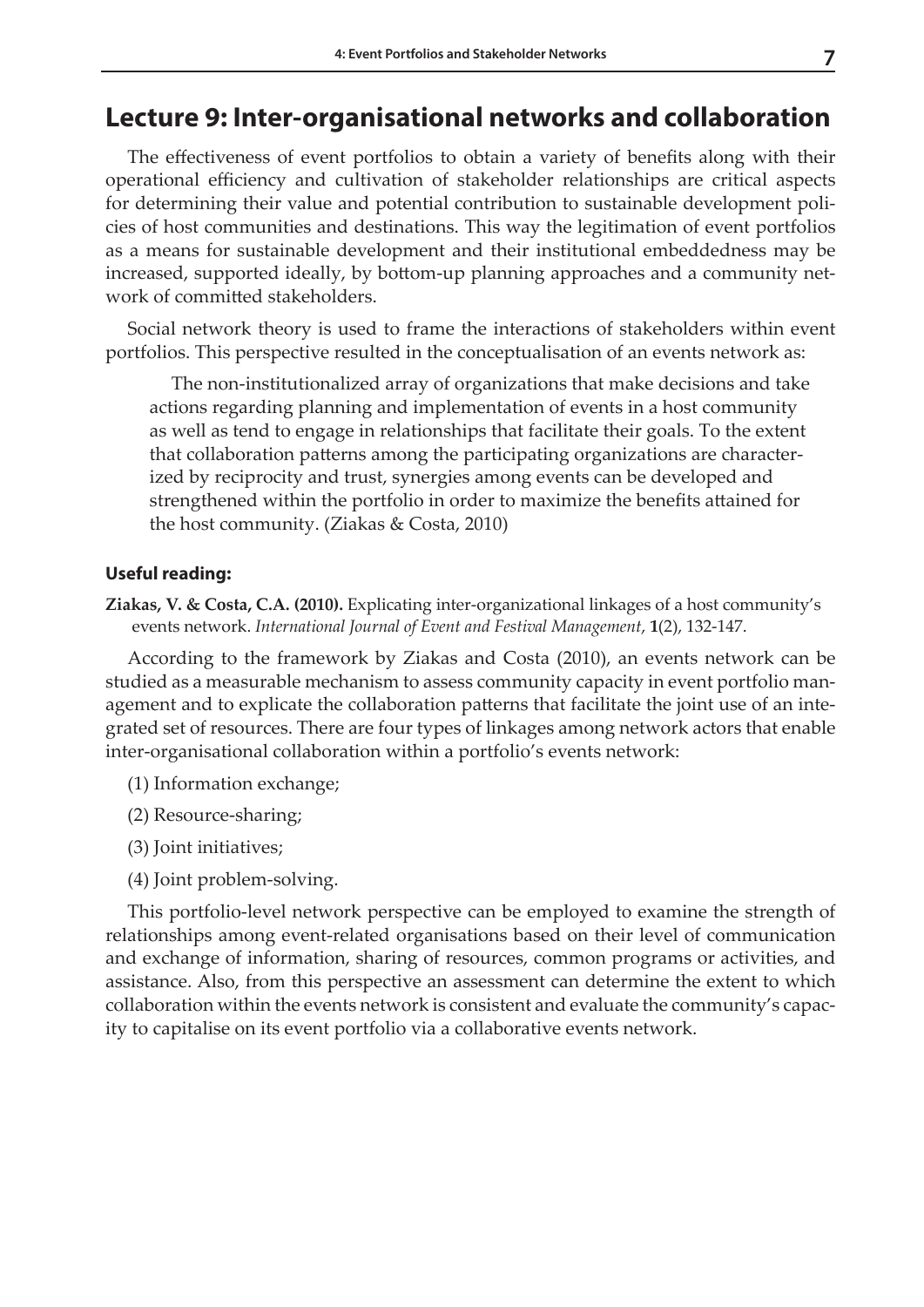#### **Discussion:**

Why undertake inter-organisational networks and social network analysis in event portfolio management?

A: It is important for event portfolio managers to foster collaborating efforts. In so doing, they should be able to recognise how network relationships are functioning and evolving when hosting events. Such an understanding can enhance a host community's capacity to:

- $\square$  combine diverse knowledge, skills and integrated sets of resources in the portfolio management;
- $\square$  influence decision-makers and opinion leaders towards events;
- $\square$  be responsive to community needs;
- $\square$  arrive at consensus across community divisions;
- $\square$  organise collective tasks;
- $\square$  coordinate services efficiently.

#### **Exercise:**

Select a destination's event portfolio. Assess the strength of relationships among organisations involved in planning and implementing the portfolio – based on communication, exchange of resources, and assistance. Identify who are the most important actors within the events network. Is collaboration within the events network consistent across all types of links?

A: First, identify stakeholders that form the portfolio network (network bounding). Second, map interactions using connecting lines with arrows to show direction of exchanges (point out if they are mutual). Third, mark the types of connections between stakeholders: Shared Information, Shared Resources, Help Sent, Help Received. Last, analyse the number of existing and missing connections.

#### **Institutional structures and portfolio governance**

Recap that the institutional environment affects the way stakeholders interact and collaborate in the delivery, governance and leveraging of a portfolio. In turn, portfolios need to actually generate the expected outcomes and contribute to the economic, socio-cultural and environmental development of their host communities. Hence, the potential of event portfolios for multiplicity in terms of achieving a range of benefits needs to be systematically monitored and evaluated through a triple-bottom-line sustainability framework, whereas stakeholder engagement and participation needs to be managed through a network perspective.

#### **Event portfolio planning, policymaking and implementation**

At this point, reiterate that the inherent challenges to portfolio development need to be considered, and the ability of cities to tackle them must be assessed. For instance, the prevalence of hegemonic interests by elite stakeholder groups through the interference of politics and over-commercialisation can eventually compromise the authenticity and value of portfolios. In addressing these issues, a comprehensive planning framework is useful. Figure 9 presents such a framework.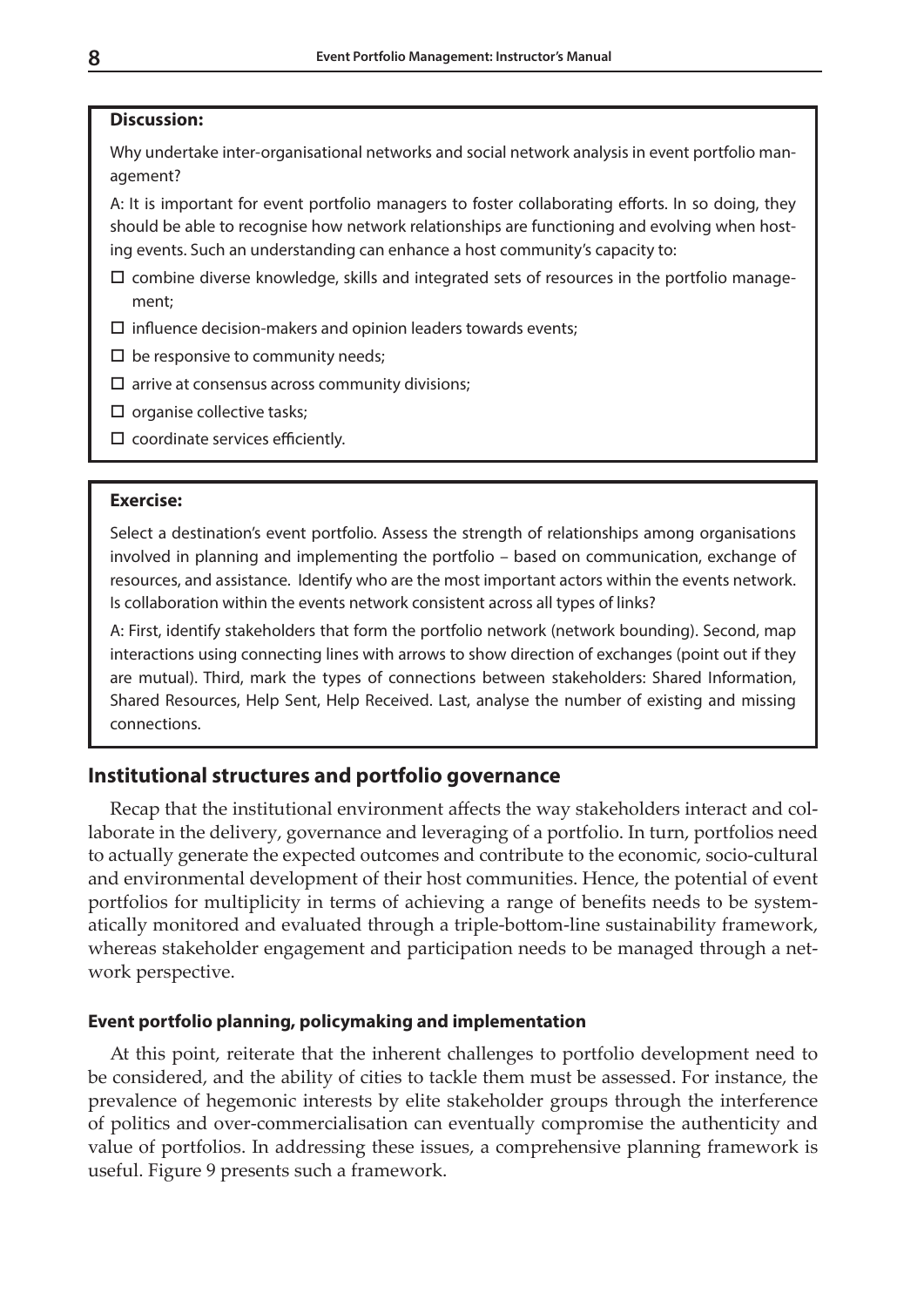

**Figure 9: Event portfolio planning and leveraging.** Source: Ziakas, V. (2014). Planning and leveraging event portfolios: Towards a holistic theory. *Journal of Hospitality Marketing and Management*, **23**(3), 327- 356.

This framework integrates into a coherent whole the key functional, societal and policy aspects of event portfolios, thereby explaining how their interrelationships can shape the planning, implementation and leveraging of portfolios. To shed light on the institutional and policy grounds that an events network operates, the framework stipulates that the generic policymaking is at the interface with event planning. It also pinpoints a set of factors, which affect event portfolio planning. These include the institutional structures, patterns of social relations, local resources, and market demand. In operational terms, the framework identifies the major constituents that impact on event portfolio implementation, encompassing a set of organisational antecedents and a set of implementation parameters.

#### **Organizational antecedents**

**Event-network embeddedness:** An event policy network must have strong, enduring relationships between event stakeholders and the policy universe. Event-network embeddedness refers to either the overlap between social and economic linkages that influence event implementations and leveraging strategies or the nesting of event-related linkages within other social relationships. In other words, this means practically that event organisations should be embedded into the sociocultural, political, and economic structures of a host community so that they are given the power and autonomy to act on problems, distribute funds, and design as well as implement event policy programmes.

**Inter-organizational reciprocity:** An embedded events network can achieve the deployment and common utilisation of resources, facilities, skills, knowledge, and human labour for a portfolio. In so doing, different organisations should help each other and have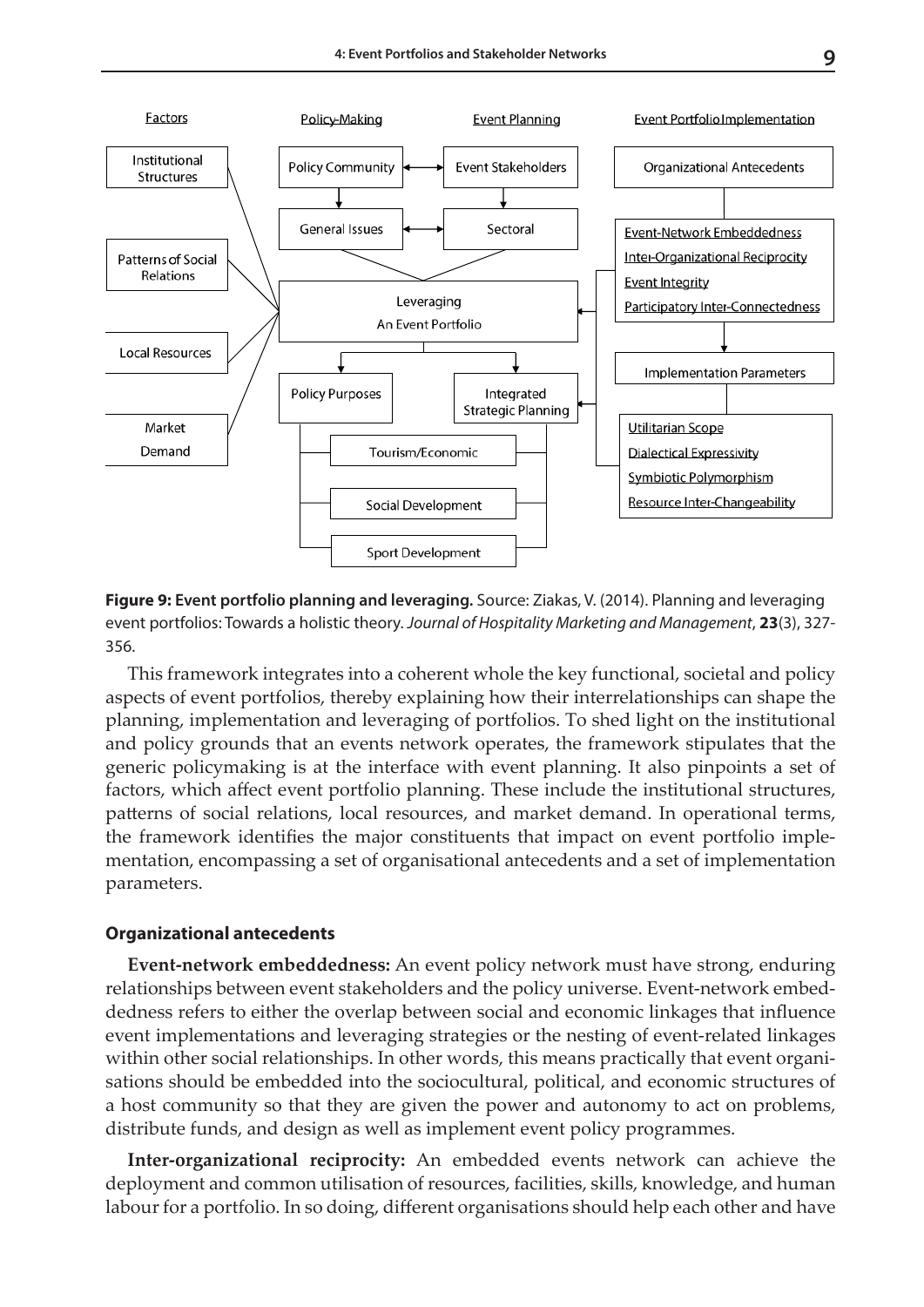access to information and resources in the hosting of events. The portfolio can become a space for the generation of social capital by developing and enhancing relationships of trust, mutual recognition and obligation as well as assistance among organisations. Interorganizational linkages should promote collaboration and reciprocity that supports joint decision-making and problem-solving in event implementations and cross-leveraging strategies.

**Event integrity:** An event portfolio can be viewed as a platform of assorted products that add social or economic value to each other. The integrity of an event portfolio refers to the consistency of all events expressing authentic community values and responding to participants' needs. Such a consistency should be maintained in the planning, design and implementation of the different events by setting the same quality standards. An internal dimension means that events should seek to have consistent cultural fit with the host community. An external dimension of event integrity means that event implementations must consistently seek to meet the expectations of participants.

**Participatory inter-connectedness:** A portfolio should provide opportunities for event participants and volunteers to experience esoteric development and to (re)construct a shared meaning through their active and reflexive participatory interconnectedness with each other in the events' activities. This may foster the social value of events by enhancing civic engagement.

#### **Implementation parameters**

**Utilitarian scope:** Refers to the common sense of purpose that guides the formulation of event leveraging strategies and legitimises them to the public discourse. A utilitarian scope is the unifying factor that puts an event policy network to work by bringing event stakeholders together from different policy communities to cross-leverage events for a common purpose.

**Dialectical expressivity:** Refers to metaphoric discourse that is enabled through the array of events. This allows a community to express itself symbolically through the variety of events appealing to audiences with different interests. The dialectical expressivity conveys a set of meta-messages that frame a metaphoric dialogue across a series of events

**Symbiotic polymorphism:** Refers to the sustainable multiformity of events in the portfolio that links different event elements, themes, and metaphoric meanings into a coherent whole, hence, representing and connecting the respective functional domains.

**Resource inter-changeability:** Refers to the capacity of using the same resources for different events within the portfolio.

#### **Event portfolios, community capacity-building and sustainability**

Highlight that the sustainability of event portfolios concerns primarily their longevity either as informal or institutionalised entities and their potential to meet the triplebottom-line (i.e. economic, social and economic dimensions of sustainable development) through the array of different events. Hence, event portfolios are multidimensional entities, including a variety of goals, meanings, attractions, amenities and markets that need to be synergised without compromising the authenticity, inclusiveness and equal distribution of benefits to all stakeholders. Since event portfolios are multi-purpose developmental tools, the extent to which they meet the triple-bottom-line and achieve longevity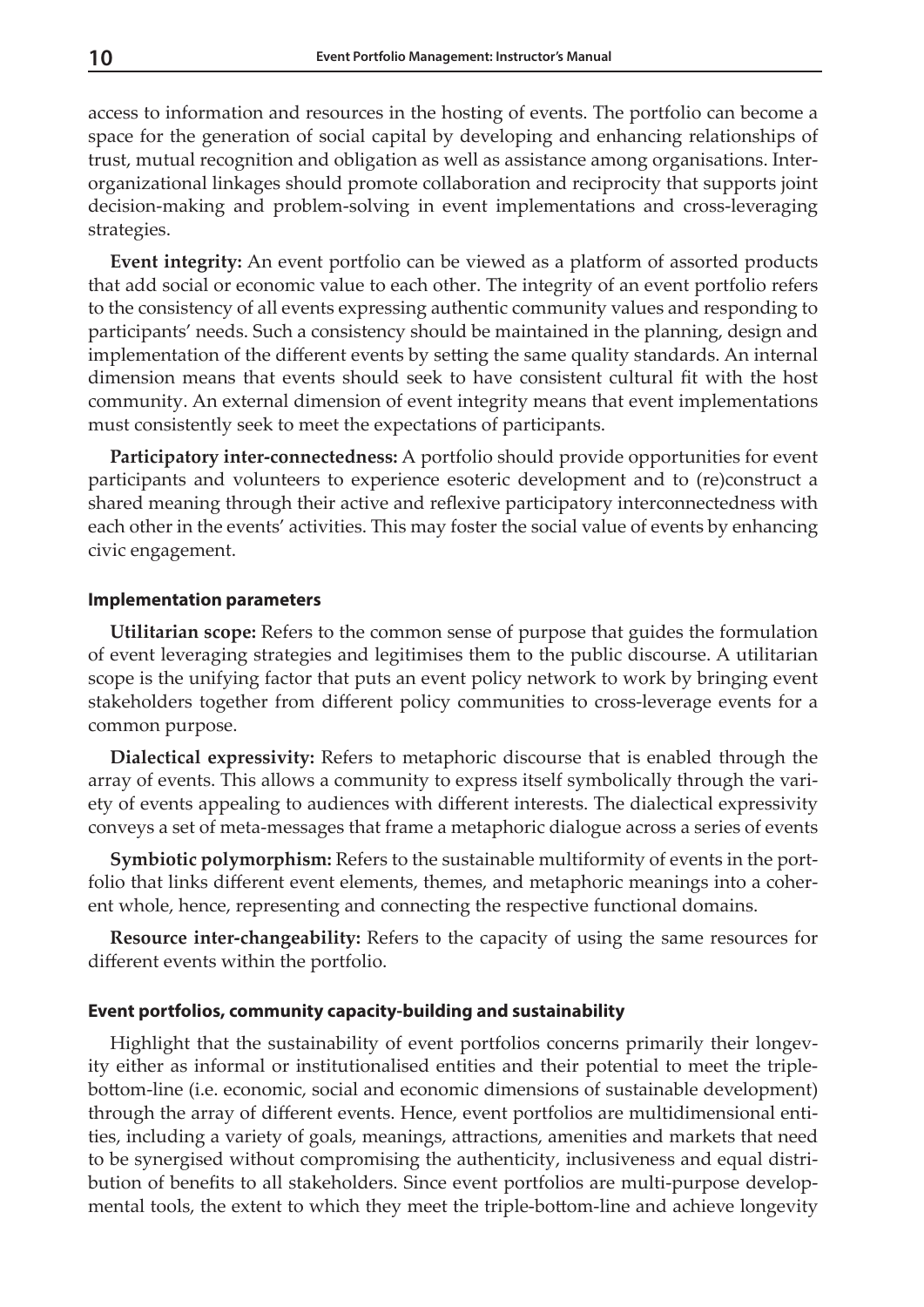of portfolio benefits needs to be determined. This requires the establishment of portfolio evaluation and monitoring mechanisms. Evaluation is covered in Chapter 6.

Learners should grasp the processes for community capacity-building in event portfolio planning and management. The framework in Figure 10 illustrates these processes. Portfolio planning has at its core, the community policy goals that determine event purposes, make use of event infrastructure as an integrated set of resources, formulate leveraging actions and establish operational mechanisms to achieve sustainability. Event stakeholder interactions and exchanges form a collaborative network working together in event implementations across the portfolio. Effective collaboration can be strengthened by enhancing norms of reciprocity and trust in information exchange, resource-sharing, joint initiatives and joint problem-solving. Such strong stakeholder ties can enable portfolio coordination and build community capacity in portfolio management and leveraging, thereby achieving intended outcomes. To optimise and sustain these outcomes, holistic portfolio evaluation should be undertaken to inform and adapt portfolio planning, and hence, facilitate its sustainable evolution.



**Figure 10: Events network and community portfolio capacity.** Source: Ziakas, V. (2019). Issues, pat-**Forth**<br>terns and strategies in the development of event portfolios: Configuring models, design and policy. Tourism, Leisure and Events, 11(1), 121-158. *Journal of Policy Research in Tourism, Leisure and Events*, **11**(1), 121-158.

## **Useful readings:**

- **Dredge, D. & Whitford, M. (2011).** Event tourism governance and the public sphere. *Journal of Sustainable Tourism*, **19**(4/5), 479-499.
- **Ziakas, V. (2018).** Issues, patterns and strategies in the development of event portfolios: Configuring models, design and policy. *Journal of Policy Research in Tourism, Leisure and Events*, **11**(1), 121-158.

#### **Exercise:**

Select four event portfolios. Compare their institutional structures and supporting events networks. Assess the extent to which they enable collaboration identifying planning parameters that affect inter-organisational relationships.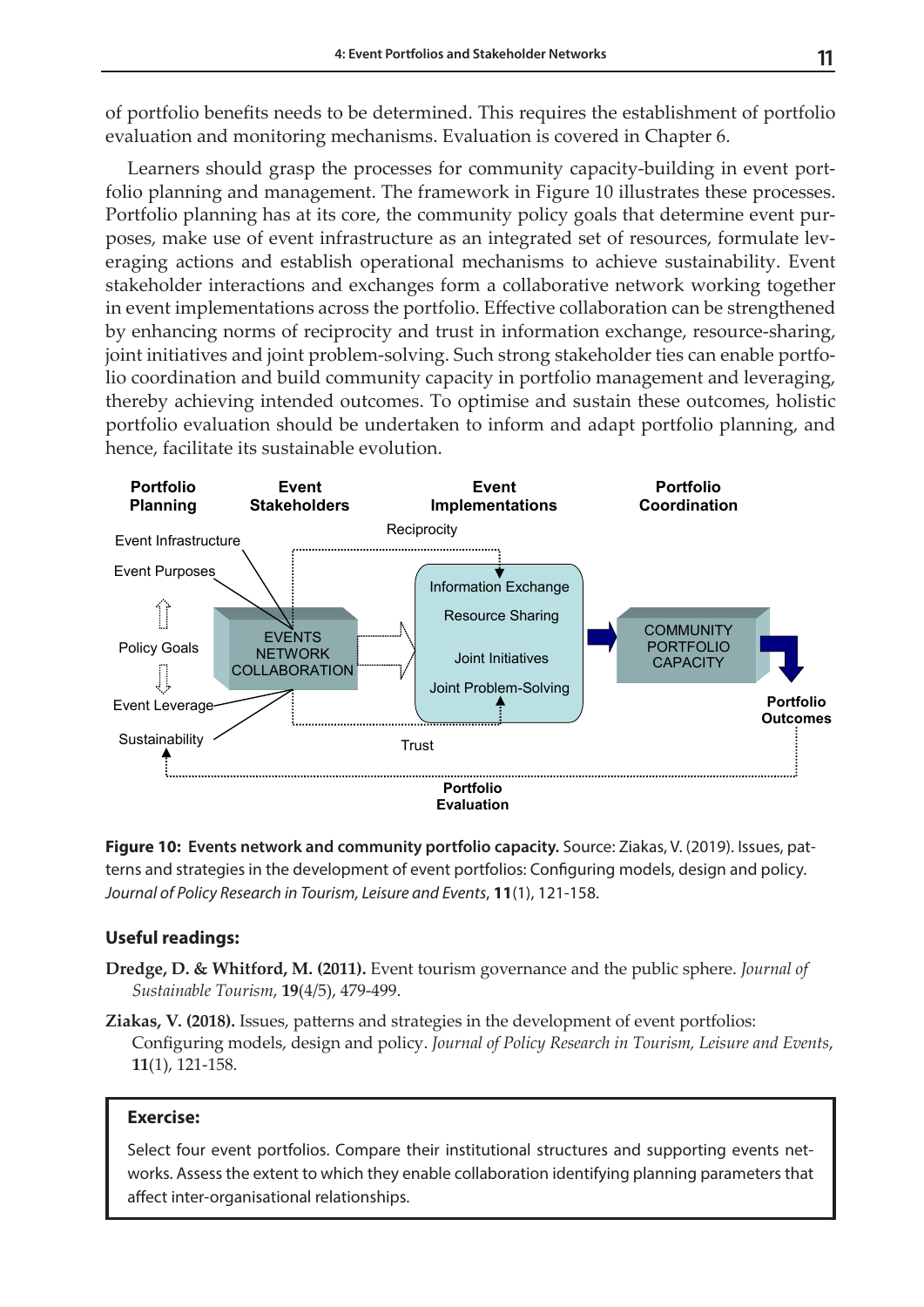## **Short answer questions**

- **Q**: What is the nature of inter-organisational relationships in the event sector?
- **A**: Implementation of an effective event policy and strategy requires collaboration, coordination and partnership among different stakeholders, including organising and supporting boards, public sector bodies, community groups and volunteers. Mapping and analysing stakeholder networks identifies the key players, their expectations and intentions. Understanding the connections in a stakeholder web may result in the development of sustainable strategies that not only meet the needs of different power groups but also utilise the full potential of these groups in event planning.
- **Q**: How can we analyse and evaluate event stakeholder relationships through the lens of stakeholder theory and network theory?
- **A**: Stakeholder analysis and mapping of stakeholders' salience can be used. Also, we can delineate an events network identifying stakeholders and evaluating the strength of their linkages.
- **Q**: What are the interaction exchanges and collaboration patterns within event portfolio networks?
- **A**: Information exchange; resource-sharing; joint initiatives; joint problem-solving.
- **Q**: What are the effects of strategic collaboration between different actors in a portfolio network?
- **A**: Effective collaboration can be strengthened by enhancing norms of reciprocity and trust. On the grounds that event organisations are embedded into the social structures and cooperate effectively with other non-event organisations, a host community can enable the deployment and common utilisation of resources, facilities, skills, knowledge and human labour in managing its event portfolio. In other words, different organisations should exchange information and resources in the hosting of events. The event portfolio can become a space for the generation of social capital by developing and enhancing relationships of trust, mutual recognition and obligation as well as assistance among organisations. To this end, inter-organisational linkages should promote collaboration and reciprocity that supports joint decision-making and problem-solving in event implementations and cross-leveraging strategies.
- **Q**: What are the foundations of portfolio planning and event policy network?
- **A**: Planning for event portfolios depends on the development of a comprehensive policy that defines their underlying purpose, design logics and strategic priorities. It also sets the ground for the formulation and implementation of leveraging and cross-leveraging strategies. The policy network can be understood as the linking process, the outcome of exchanges within a policy community. Within this context, the event policy network should view an event portfolio as a strategic opportunity that can promote joint tactical planning and enhance mutual relationships in order to accomplish multiple policy purposes. The integrated strategic planning for leveraging an event portfolio can set common policy purposes for economic, tourism, social and sport development.
- **Q**: What are the characteristics of institutional structures and parameters of portfolio governance?